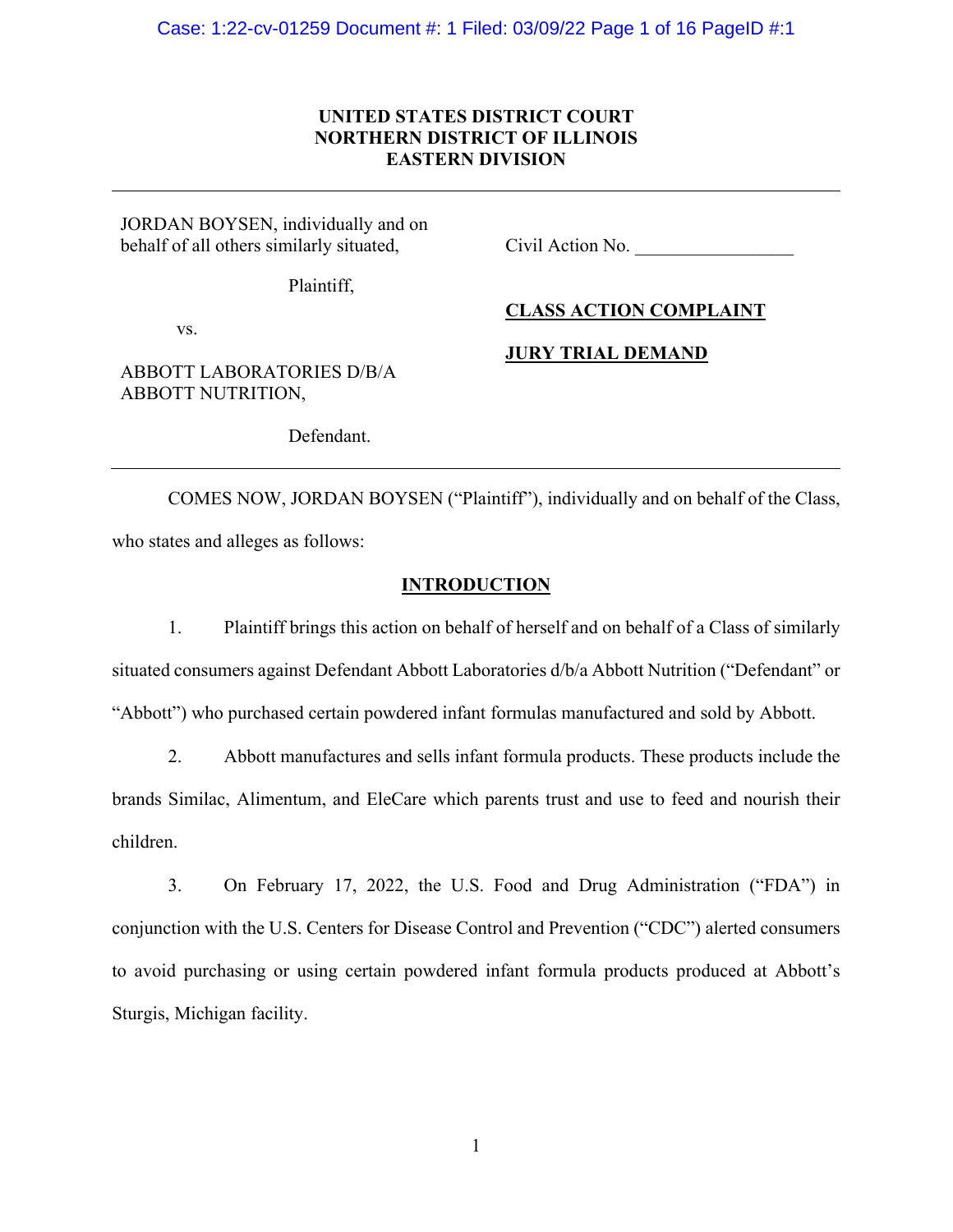### Case: 1:22-cv-01259 Document #: 1 Filed: 03/09/22 Page 2 of 16 PageID #:2

4. Specifically, the FDA announced that it is investigating consumer complaints of *Cronobacter sakazakii* and *Salmonella* Newport infections connected to powdered infant formula products produced by Abbott.

5. On February 18, 2020, Abbott announced a recall of its powdered infant formula products, including the brands Similac, Alimentum, and EleCare because they suffer from a defect which could result in serious injury, permanent impairment, and even be life-threatening.

6. These products may contain *Cronobacter sakazakii* and *Salmonella* Newport bacteria, which when consumed, can result in serious adverse health effects, including sepsis, meningitis, poor feeding, irritability, fever, jaundice, grunting breaths, abnormal movements, and bowel damage.

7. Similac, Alimentum, and EleCare products where the first two digits of the product are 22 through 37 and the code on the container contains "K8," "SH," or "Z2," and the use-by date is April 1, 2022 or later are all part of the recall ("Recalled Products").

8. Despite the recall, Abbott is not crediting or replacing affected Recalled Products, which many parents and caretakers rely on daily to feed and care for their children. Since Abbott is now telling consumers it is not safe for their infants to consume these products, but many consumers rely on them to feed their children, Abbott leaves many consumers with no safe option but to pay full price for a newer version.

9. Plaintiff purchased Abbott's powdered infant formula included in the recall. Plaintiff would not have purchased the product or would have paid less for it had they known about the contamination and potential health hazards.

10. As a result of Abbott's unfair, deceptive, and/or fraudulent business practices, consumers of these products, including Plaintiff, have suffered an ascertainable loss, injury-infact, and otherwise have been harmed by Abbott's conduct.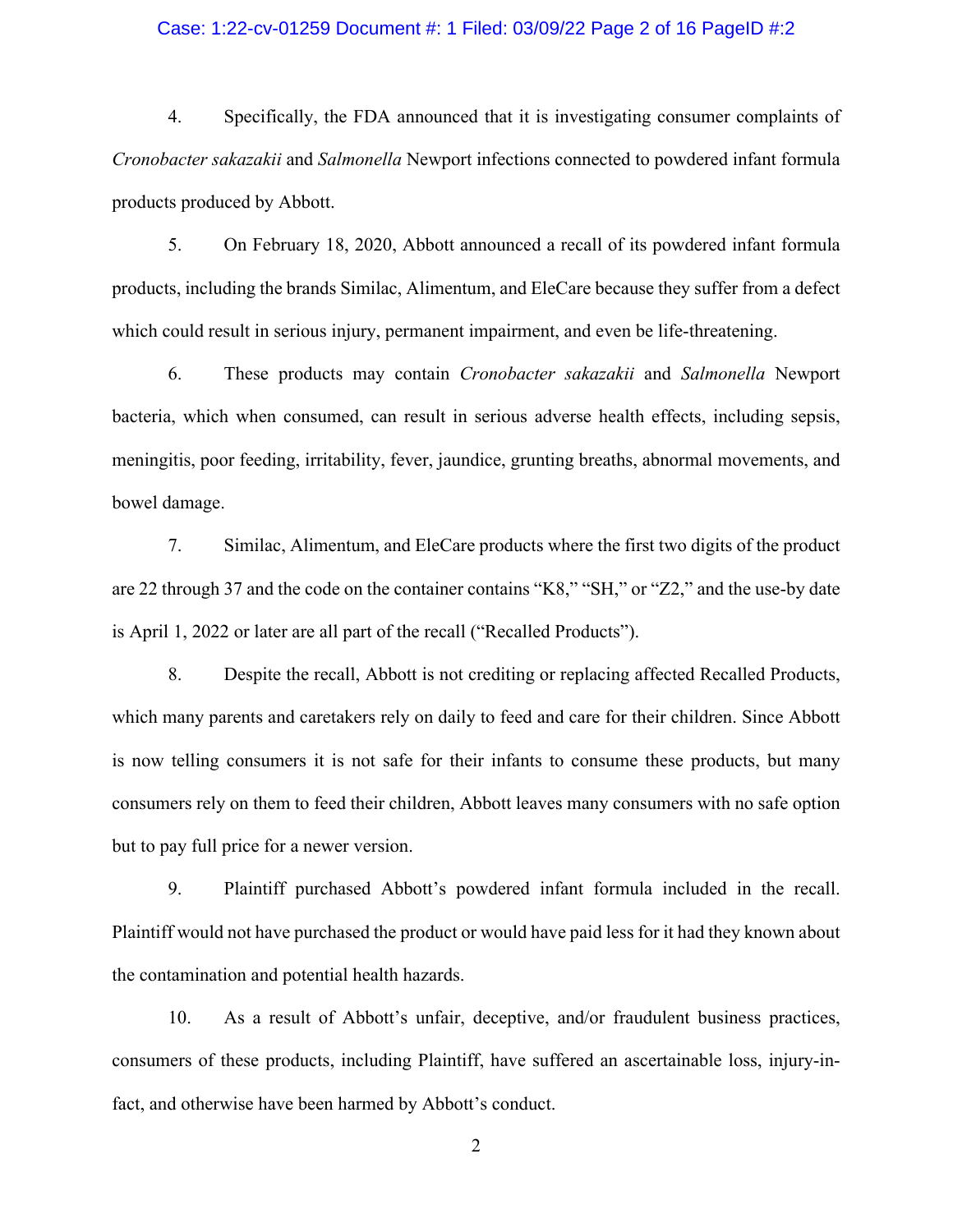#### **PARTIES**

11. Plaintiff is a resident of the City of Council Bluffs, County of Pottawattamie, Iowa.

12. Defendant is an Illinois corporation with its principal place of business in Illinois.

13. Defendant is engaged in the business of manufacturing and selling medical devices and products, including powdered infant formulas through its Abbott Nutrition division.

14. Defendant's headquarters is located at 100 Abbott Park Road, Abbott Park, Illinois 60064.

15. Defendant may accept service via its registered agent CT Corporation System, 208 South LaSalle Street, Suite 814, Chicago, Illinois 60604.

#### **JURISDICTION AND VENUE**

16. This Court has original jurisdiction of this action under the Class Action Fairness Act of 2005. Pursuant to 28 U.S.C. §§ 1332(d), this Court has original jurisdiction because the aggregate claims of the members of the putative class exceeds \$5 million, exclusive of costs, and at least one of the Class members is a citizen of a different state than Abbott.

17. This Court has jurisdiction over this matter because Abbott is an Illinois business, with its principal place of business in Illinois.

18. Abbott regularly and systematically conducts business and sells its products in this District to customers in this District, including to members of the putative Class. As such, Abbott is subject to the jurisdiction of this Court.

19. Venue is likewise proper in this district pursuant to 28 U.S.C. § 1391 because Abbott is subject to personal jurisdiction in this District and regularly conducts business in this District.

#### **FACTUAL BACKGROUND AND GENERAL ALLEGATIONS**

# **I. ABBOTT'S INFANT FORMULA.**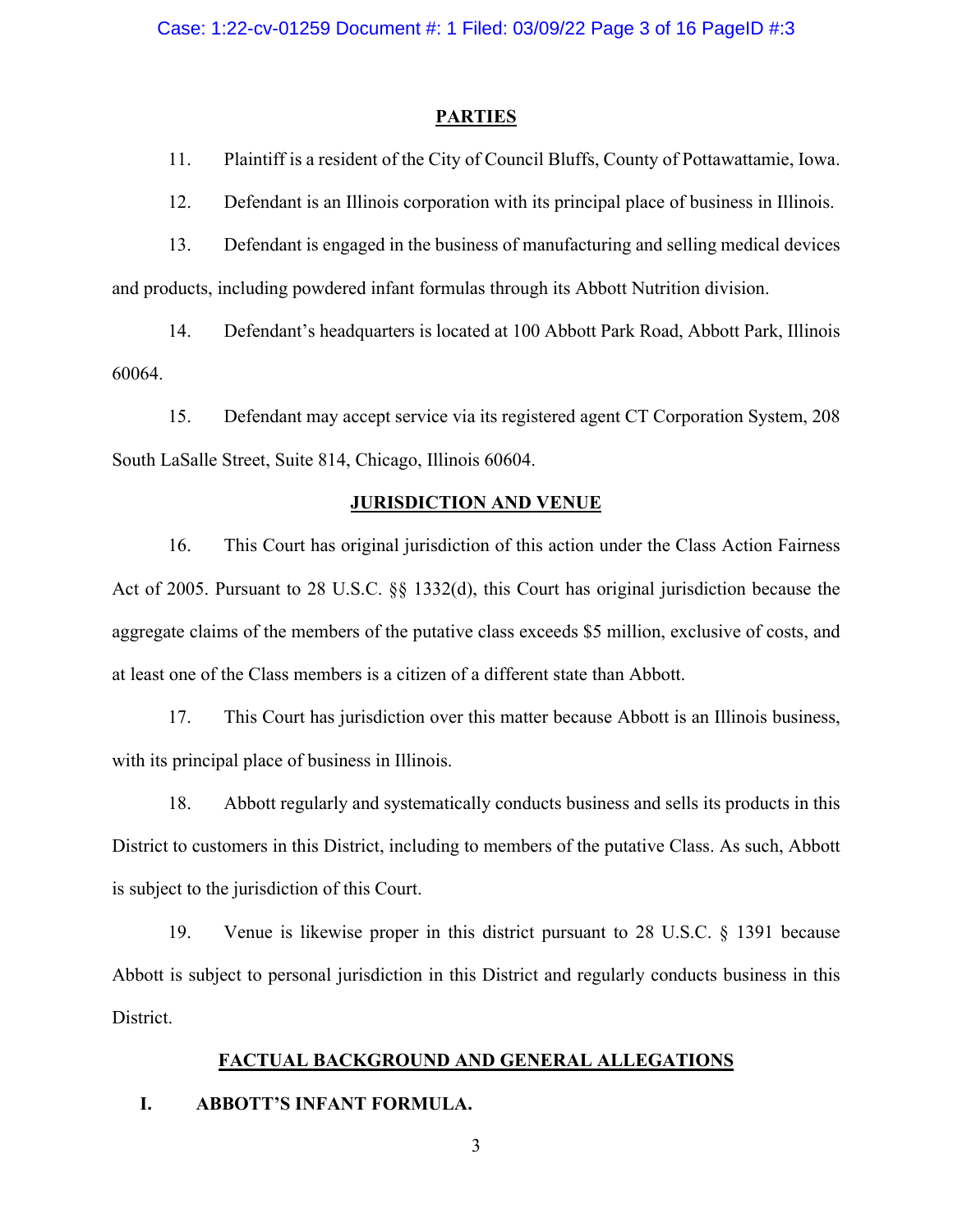## Case: 1:22-cv-01259 Document #: 1 Filed: 03/09/22 Page 4 of 16 PageID #:4

20. Similac is a brand of powdered infant formula produced by Abbott which Abbott promises will "give babies a strong start by helping to keep them fed, happy, and healthy." *See Why Similac*, <https://www.similac.com/why-similac.html> (last visited February 18, 2022). According to Abbott, Similac "is the #1 Pediatrician Recommended Brand for Immune Support." *Id.*

21. Alimentum is a brand of powdered infant formula produced by Abbott for infants with lactose sensitivity which Abbott claims is "the #1 infant formula brand fed for cow's milk protein allergy in the US." *See Alimentum Product Description*, <https://www.similac.com/products/baby-formula/alimentum-powder/19-8oz-can-4pack.html> (last visited February 18, 2022).

22. EleCare is a brand of powdered infant formula produced by Abbott for infants who cannot tolerate intact or hydrolyzed protein due to conditions such as severe food allergies or short bowel syndrome. *See EleCare Product Information*,<https://elecare.com/> (last visited February 18, 2022).

23. The worldwide market for powdered infant formula was valued at \$27.7 billion in  $2019.<sup>1</sup>$  $2019.<sup>1</sup>$  $2019.<sup>1</sup>$ 

24. The powdered infant formula market in the United States was valued at \$3.65 billion in  $2019.<sup>2</sup>$  $2019.<sup>2</sup>$ 

<span id="page-3-1"></span><span id="page-3-0"></span><sup>&</sup>lt;sup>1</sup> See Infant Formula Milk Powder Market Size 2021, [https://www.marketwatch.com/press](https://www.marketwatch.com/press-release/infant-formula-milk-powder-market-size-2021-global-industry-trends-future-growth-regional-overview-market-share-by-prominent-players-developing-technologies-tendencies-revenue-cagr-of-42-and-forecast-outlook-till-2024-2021-12-09)[release/infant-formula-milk-powder-market-size-2021-global-industry-trends-future-growth](https://www.marketwatch.com/press-release/infant-formula-milk-powder-market-size-2021-global-industry-trends-future-growth-regional-overview-market-share-by-prominent-players-developing-technologies-tendencies-revenue-cagr-of-42-and-forecast-outlook-till-2024-2021-12-09)[regional-overview-market-share-by-prominent-players-developing-technologies-tendencies](https://www.marketwatch.com/press-release/infant-formula-milk-powder-market-size-2021-global-industry-trends-future-growth-regional-overview-market-share-by-prominent-players-developing-technologies-tendencies-revenue-cagr-of-42-and-forecast-outlook-till-2024-2021-12-09)[revenue-cagr-of-42-and-forecast-outlook-till-2024-2021-12-09](https://www.marketwatch.com/press-release/infant-formula-milk-powder-market-size-2021-global-industry-trends-future-growth-regional-overview-market-share-by-prominent-players-developing-technologies-tendencies-revenue-cagr-of-42-and-forecast-outlook-till-2024-2021-12-09) (last visited February 18, 2022). <sup>2</sup> *See U.S. Baby Infant Formula Market to Reach \$5.81 Bn, Globally, by 2027 at 5.8% CAGR: Allied Market Research*, [https://www.prnewswire.com/news-releases/us-baby-infant-formula](https://www.prnewswire.com/news-releases/us-baby-infant-formula-market-to-reach-5-81-bn-globally-by-2027-at-5-8-cagr-allied-market-research-301273688.html)[market-to-reach-5-81-bn-globally-by-2027-at-5-8-cagr-allied-market-research-301273688.html](https://www.prnewswire.com/news-releases/us-baby-infant-formula-market-to-reach-5-81-bn-globally-by-2027-at-5-8-cagr-allied-market-research-301273688.html) (last visited February 18, 2022).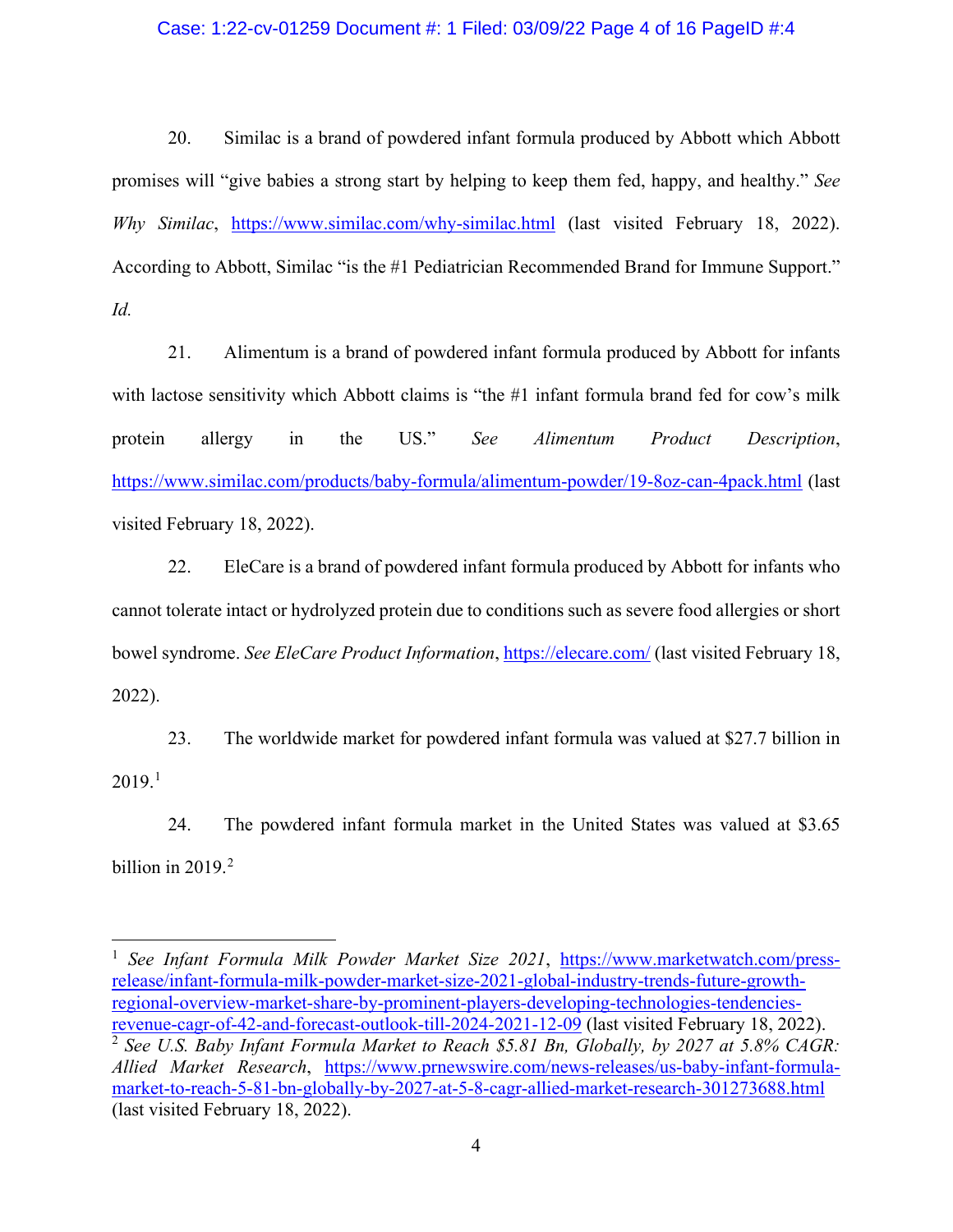## Case: 1:22-cv-01259 Document #: 1 Filed: 03/09/22 Page 5 of 16 PageID #:5

25. In 2016, Abbott's Similac Advance product accounted for 21.2% of the powdered infant formula market share, with two other Similac products in the top  $10<sup>3</sup>$  $10<sup>3</sup>$  $10<sup>3</sup>$ 

26. Abbott distributes its powdered infant formula products nationwide and internationally.

27. According to Abbott, Recalled Products were distributed to the following countries: Australia, Bahrain, Barbados, Bermuda, Canada, Chile, China, Colombia, Costa Rica, Dominican Republic, Ecuador, Egypt, Guam, Guatemala, Hong Kong, India, Indonesia, Israel, Jordan, Kuwait, Lebanon, Malaysia, Mexico, New Zealand, Oman, Peru, Puerto Rico, Qatar, Saudi Arabia, Singapore, South Africa, Sudan, Taiwan, Thailand, United Arab Emirates, United Kingdom, United States, and Vietnam ANI South.

## **II. CURRENT CASES LINKED TO ABBOTT'S INFANT FORMULA**

28. Currently, four infant illnesses from three states are linked Abbott's infant formula products. All four required hospitalization and one resulted in death.

29. The four cases include infants from Minnesota, Ohio, and Texas.

30. The first known hospitalization occurred in and around September 6, 2021.

31. All four cases are reported to have consumed powdered infant formula produced from Abbott's Sturgis, Michigan facility.

32. These cases include three reports of *Cronobacter sakazakii* infections and one report of *Salmonella* Newport infection in infants.

33. *Cronobacter sakazakii*, formerly known as *Enterobacter sakazakii*, is a germ that can live in dry foods, such as powdered infant formula, powdered milk, herbal teas, and starches.

<span id="page-4-0"></span><sup>3</sup> *See Market share of the leading baby formula (powder) brands of the United States in 2016, based on dollar sales*, [https://www.statista.com/statistics/443950/market-share-of-the-leading-us](https://www.statista.com/statistics/443950/market-share-of-the-leading-us-baby-formula-powder-brands/)[baby-formula-powder-brands/](https://www.statista.com/statistics/443950/market-share-of-the-leading-us-baby-formula-powder-brands/) (last visited February 18, 2022).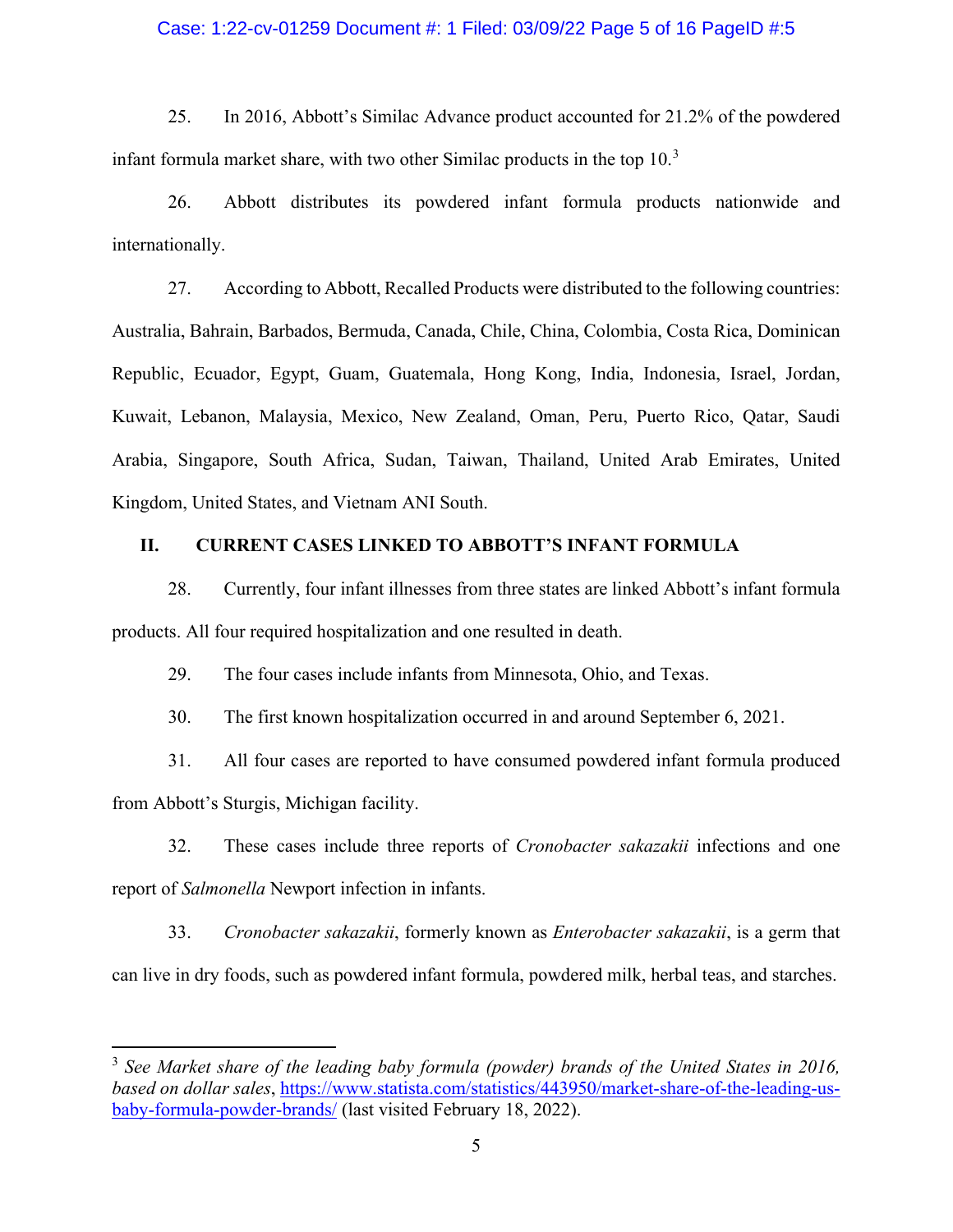#### Case: 1:22-cv-01259 Document #: 1 Filed: 03/09/22 Page 6 of 16 PageID #:6

34. *Cronobacter* can cause diarrhea and urinary tract infections in people of all ages, but infection can be very serious in infants. *Cronobacter* germs can cause a dangerous blood infection (sepsis) or make the linings surrounding the brain and spinal cord swell (meningitis). Infants two months of age and younger are most likely to develop meningitis if they get sick from *Cronobacter*.

35. *Salmonella* Newport is one of many *Salmonella* serotypes, a type of bacteria known to cause more than one million foodborne illnesses in the United States every year.

36. *Salmonella* Newport is known to be antimicrobial resistant meaning it is resistant to antibiotics like ampicillin, chloramphenicol, streptomycin, sulphonamides, and tetracycline.

37. *Salmonella* illness can be serious, and children under the age of five are more likely to get a serious *Salmonella* infection.

38. Symptoms for salmonellosis, the name for an infection caused by *Salmonella* bacteria, include fever, stomach cramps, diarrhea, bloody stools, prolonged vomiting, and dehydration. Severe cases of salmonellosis require hospitalization and may result in death.

## **III. THE FDA'S INSPECTION OF ABBOTT'S FACILITY.**

39. The FDA conducted an onsite inspection of Abbott's Sturgis, Michigan facility.

40. The FDA tested Abbott's Sturgis, Michigan facility and received several positive *Cronobacter* results from environmental samples.

41. The onsite inspection also included adverse inspectional observations by FDA investigators.

42. The FDA reviewed Abbott's internal records which evidenced environmental contamination with *Cronobacter sakazakii* bacteria.

43. Abbott's internal records also evidenced the destruction of product at the Sturgis, Michigan facility due to the presence of *Cronobacter*.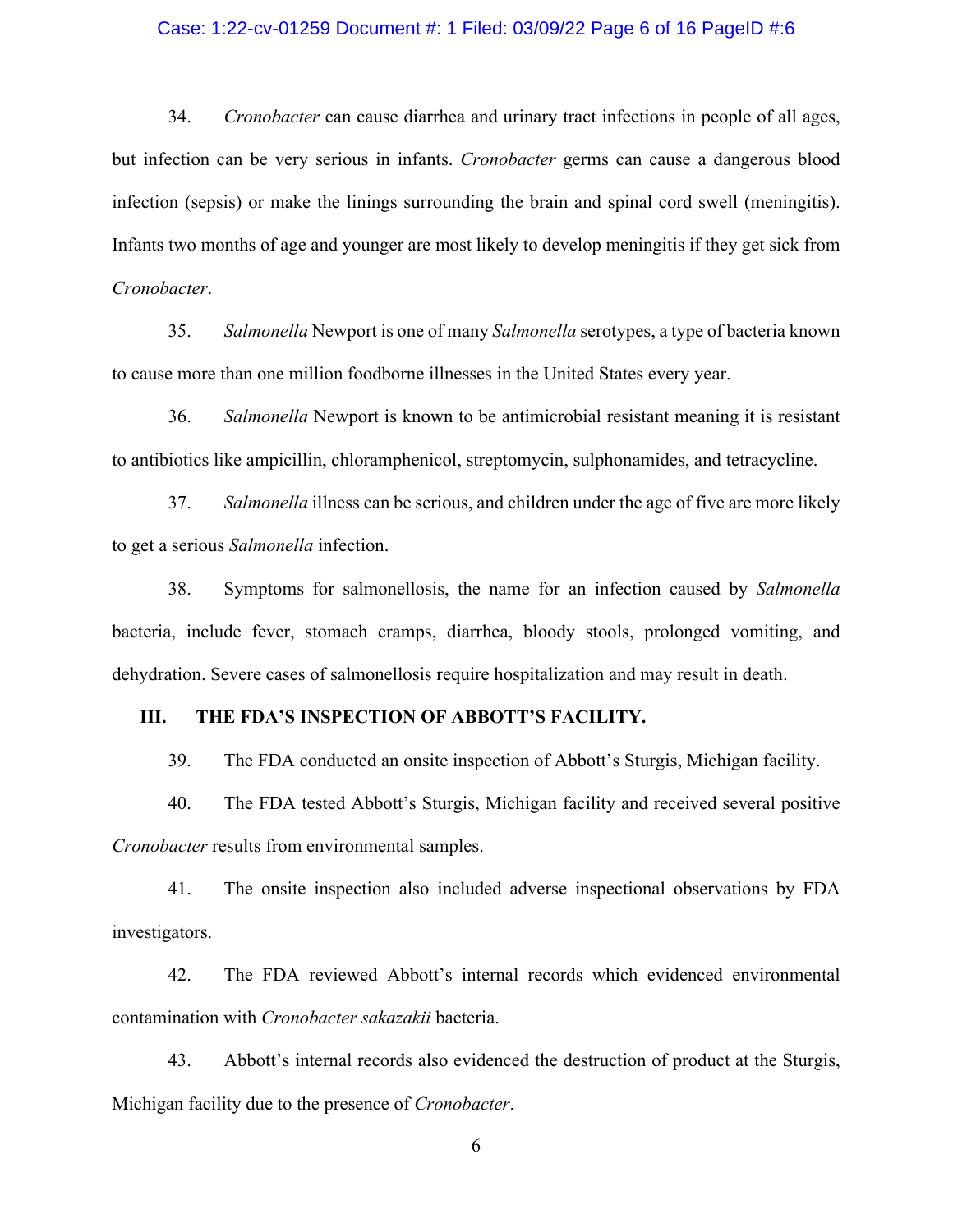#### Case: 1:22-cv-01259 Document #: 1 Filed: 03/09/22 Page 7 of 16 PageID #:7

44. On February 17, 2022, the FDA, in conjunction with the CDC, announced a warning to consumers to not purchase or use Recalled Products.

45. FDA Deputy Commissioner for Food Policy and Response stated as part of the FDA warning, "As this is a product used as the sole source of nutrition for many of our nation's newborns and infants, the FDA is deeply concerned about these reports of bacterial infections. We want to reassure the public that we're working diligently with our partners to investigate complaints related to these products, which we recognize include infant formula produced at this facility, while we work to resolve this safety concern as quickly as possible."

46. On February 18, 2022, Abbott announced a recall of its powdered infant formulas. The recall does not include a refund, reimbursement, or replacement for consumers who purchased or used Recalled Products.[4](#page-6-0)

#### **IV. PLAINTIFF'S USE OF ABBOTT'S RECALLED PRODUCT.**

47. Plaintiff has purchased Abbott's powdered infant formulas since December 2021.

48. Plaintiff has regularly fed their infant with Abbott's powdered infant formulas.

49. In and around February 2022, Plaintiff purchased Abbott's Similac powdered infant formula.

50. The first two digits of the product are 37 and the code on the container contains "SH," and the use-by date is August 2023.

51. Plaintiff is now afraid to use Abbott's Recalled Product because of the health dangers described in Abbott's recall.

52. Plaintiff will now have to purchase new powdered infant formula at full price.

<span id="page-6-0"></span><sup>4</sup> *Recall Notice*,<https://www.similacrecall.com/us/en/home.html>(last visited February 20, 2022).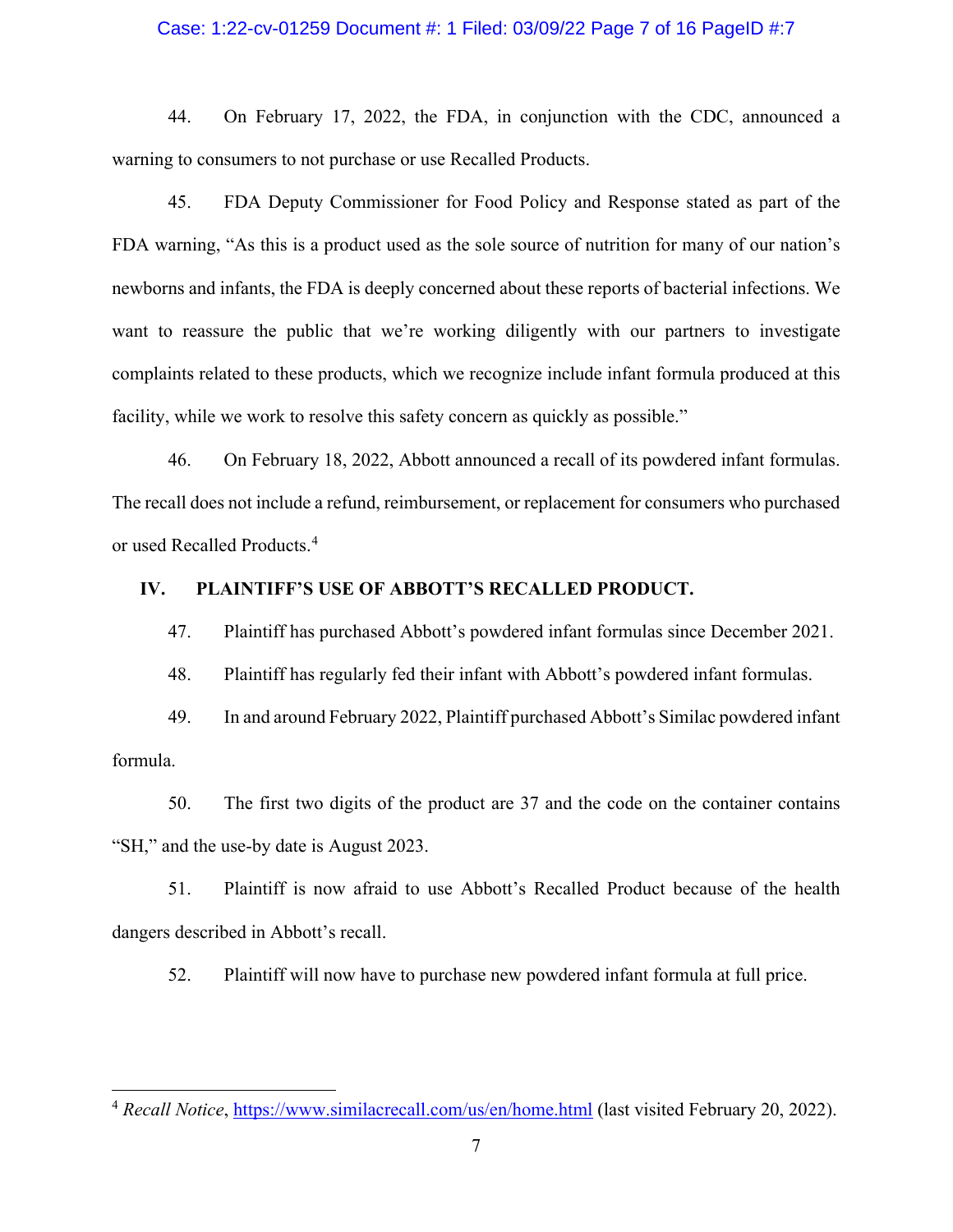## Case: 1:22-cv-01259 Document #: 1 Filed: 03/09/22 Page 8 of 16 PageID #:8

53. Plaintiff would not have purchased Abbott's Recalled Product if they had known it was defective and contaminated.

54. Plaintiff seeks a refund, reimbursement, or replacement of the Recalled Product, including any and all other damages for the injuries they have sustained as a result of Abbott's defective and contaminated Recalled Products.

#### **CLASS ACTION ALLEGATIONS**

55. Plaintiff brings this action pursuant to Fed. R. Civ. P. 23 on behalf of a Class of individuals defined as:

# Nationwide Class:

*All persons who, within the applicable statute of limitations period, purchased a Recalled Product manufactured by Abbott Laboratories.* 

# Iowa Class:

*All persons who, within the applicable statute of limitations period, purchased a Recalled Product manufactured by Abbott Laboratories.* 

56. Plaintiff reserves the right to modify or amend the definition of the proposed Class and/or to add subclasses, if necessary, before this Court determines whether class certification is appropriate.

57. Excluded from the Class are: (1) any entity in which Defendant has a controlling interest; (2) officers or directors of Defendant; (3) this Court and any of its employees assigned to work on the case; and (4) all employees of the law firms representing Plaintiff and the Class.

58. This action is brought and may be properly maintained on behalf of each Class member.

59. *Numerosity of the Class:* The members of the Class are so numerous that a joinder of all members would be impracticable. While the exact number of Class members is presently unknown to Plaintiff, and can only be determined through appropriate discovery, Plaintiff believes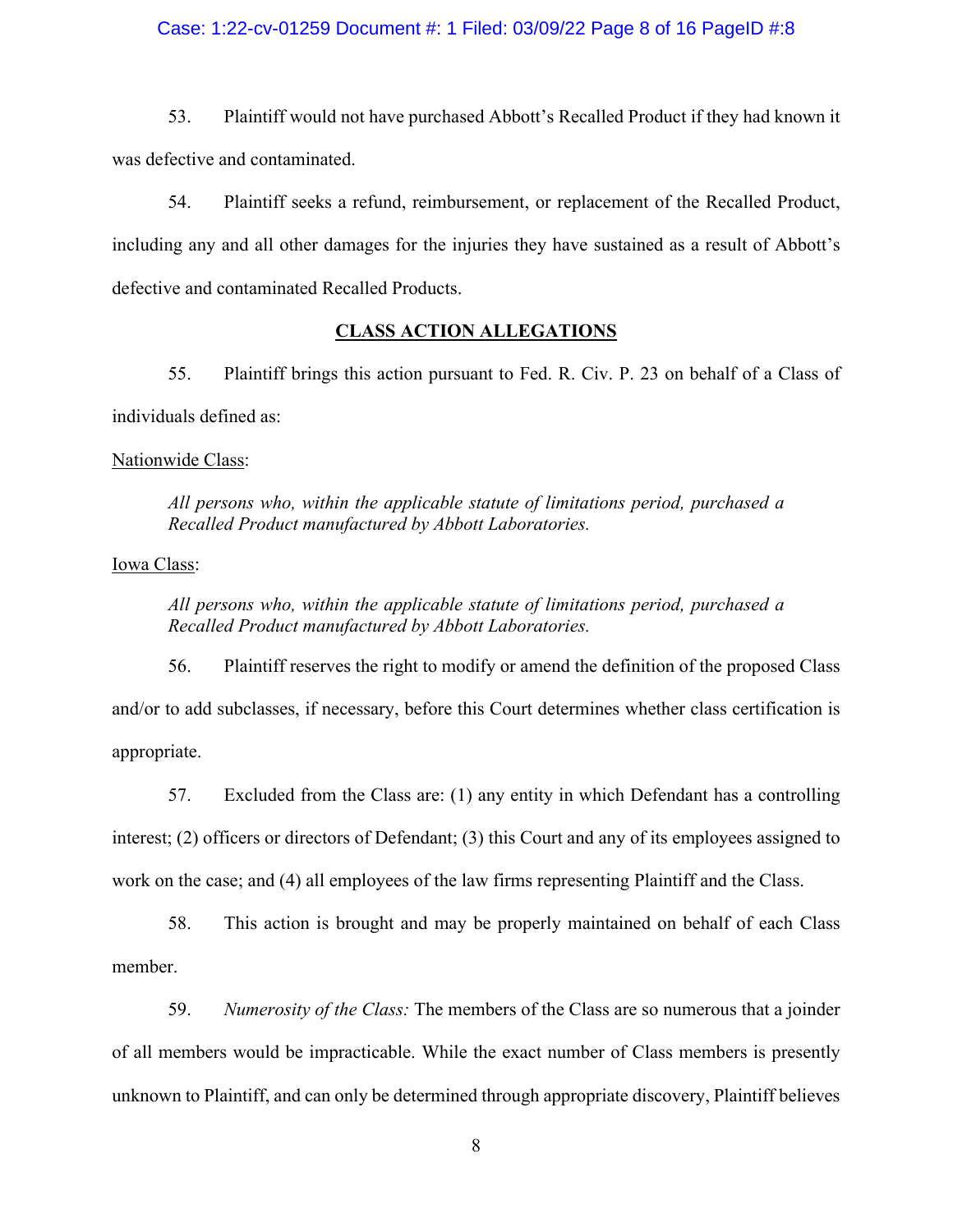#### Case: 1:22-cv-01259 Document #: 1 Filed: 03/09/22 Page 9 of 16 PageID #:9

the Class is likely to include thousands of members based on the fact Abbott distributes its Recalled Products nationwide.

60. The Class definition identifies unnamed Plaintiffs by describing a set of common characteristics sufficient to allow a member of that group to identify themselves as having a right to recover damages from Defendant. Other than by direct notice by mail or email, alternatively proper and sufficient notice of this action may be provided to the Class through notice published in newspapers or other publications.

61. *Commonality:* This action involves common questions of law and fact. The questions of law and fact common to both Plaintiff and the Class include, but are not limited to, the following:

- a. Whether the Recalled Products fail under the implied warranty of usability;
- b. Whether Abbott was negligent in selling the Recalled Products;
- c. Whether Abbott failed to warn consumers regarding the risks of the Recalled Products;
- d. Whether Abbott was unjustly enriched by the sale of Recalled Products;
- e. The appropriate nature of class-wide equitable relief; and
- f. The proper method or methods to determine and measure Plaintiff's and the Class' damages.

62. *Typicality:* Plaintiff's claims are typical of all members of the Class. The evidence and the legal theories regarding Abbott's alleged wrongful conduct committed against Plaintiff and the Class are substantially the same because all putative Class members purchased Abbott's Recalled Product for personal use and can no longer use the Recalled Products for their intended use. Accordingly, in pursuing their own self-interest in litigating their claims, Plaintiff will also serve the interests of the Class.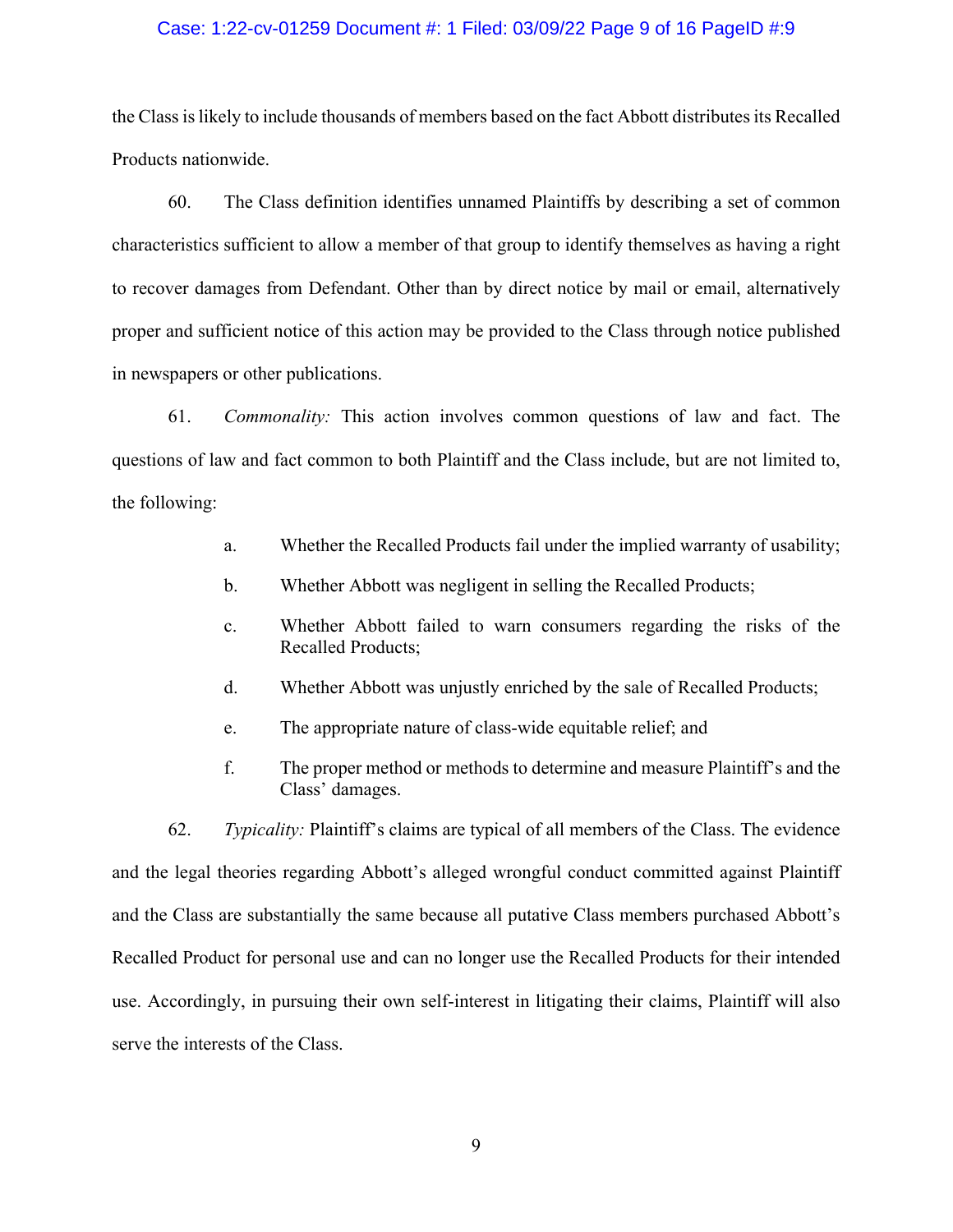#### Case: 1:22-cv-01259 Document #: 1 Filed: 03/09/22 Page 10 of 16 PageID #:10

63. *Adequacy:* Plaintiff will fairly and adequately protect the interests of the Class. Plaintiff retained competent counsel experienced in class action litigation to ensure such protection. There are no material conflicts between the claims of the representative Plaintiff and the Class that would make class certification inappropriate. Additionally, Plaintiff's Counsel are competent to advance the interests of the Class having been designated as Lead Counsel in dozens, if not hundreds, of Class cases. Plaintiff and their Counsel intend to prosecute this action vigorously.

64. *Predominance and Superiority:* The matter is properly maintained as a class action under Fed. R. Civ. P.  $23(b)(3)$  because the common questions of law and fact identified herein, and to be identified through discovery, predominate over questions that may affect only individual Class members. Further, a class action is superior to all other available methods for the fair and efficient adjudication of this matter because the injuries suffered by the individual Class members are relatively small. As such, the expense and burden of individual litigation would make it virtually impossible for Plaintiff and the Class to individually seek redress for Abbott's wrongful conduct. Even if any individual person or group(s) of the Class could afford individual litigation, it would be unduly burdensome to the courts in which the individual litigation would proceed. The class action device is preferable to individual litigation because it provides the benefits of unitary adjudication, economies of scale, and comprehensive adjudication by a single court. In contrast, the prosecution of separate actions by individual Class members would create a risk of inconsistent or varying adjudications with respect to individual Class members that would establish incompatible standards of conduct for the party (or parties) opposing the Class and would lead to repetitious trials of the numerous common questions of law and fact. Plaintiff knows of no difficulty that will be encountered in the management of this litigation that would preclude its maintenance as a class action. As a result, a class action is superior to other available methods for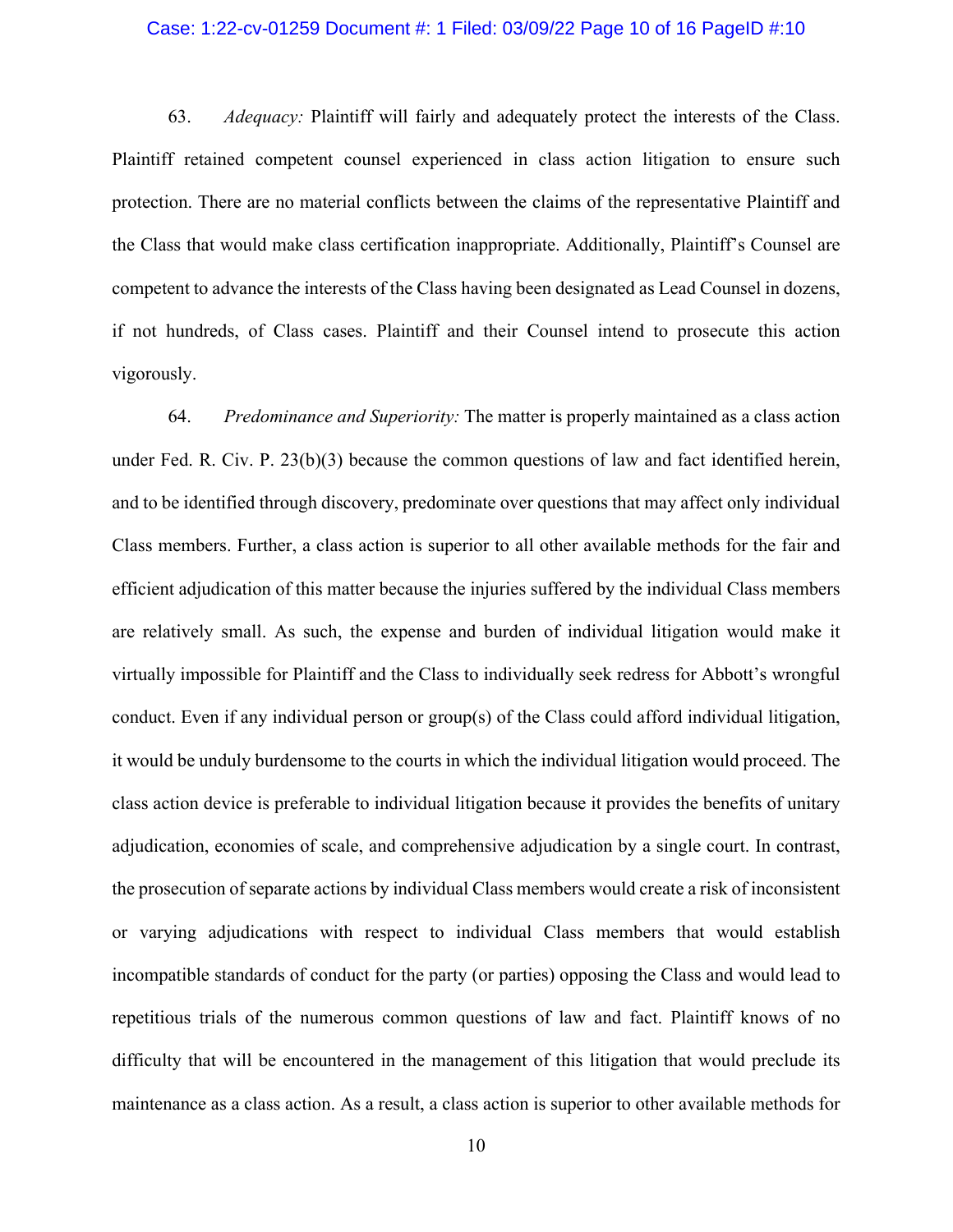#### Case: 1:22-cv-01259 Document #: 1 Filed: 03/09/22 Page 11 of 16 PageID #:11

the fair and efficient adjudication of this action. Absent a class action, Plaintiff and the Class will continue to suffer losses, thereby allowing Abbott's violations of law to proceed without remedy and allowing Abbott to retain the proceeds of their ill-gotten gains.

65. Plaintiff anticipates the issuance of notice setting forth the subject and nature of the instant action to the proposed Class. To the extent any further notices may be required, Plaintiff anticipates the use of additional media or mailings.

#### **CAUSES OF ACTION**

#### **COUNT I**

## **BREACH OF THE IMPLIED WARRANTY OF USABILITY**

#### **(On Behalf of Plaintiff and the Nationwide Class)**

66. Plaintiff re-alleges and incorporates by reference each of the foregoing paragraphs as if fully set forth herein.

67. Abbott, as manufacturer of the Recalled Products, impliedly warranted to Plaintiff and the Class that the Recalled Products were usable for their ordinary and intended use.

68. Abbott breached the implied warranty of usability in connection with the sale and distribution of the Recalled Products. At the point of sale, the Recalled Products while appearing normal—contained defects as set forth herein rendering them unusable.

69. Abbott, its agents and its employees knew or should have known that the Recalled Products suffer from a defect that causes negative health effects and/or places persons at risk for negative health effects to such an extent that the products are unusable.

70. Abbott's recall announcement instructs Class Members to not use Recalled Products because of the health risks. This renders the products unusable and thus worthless.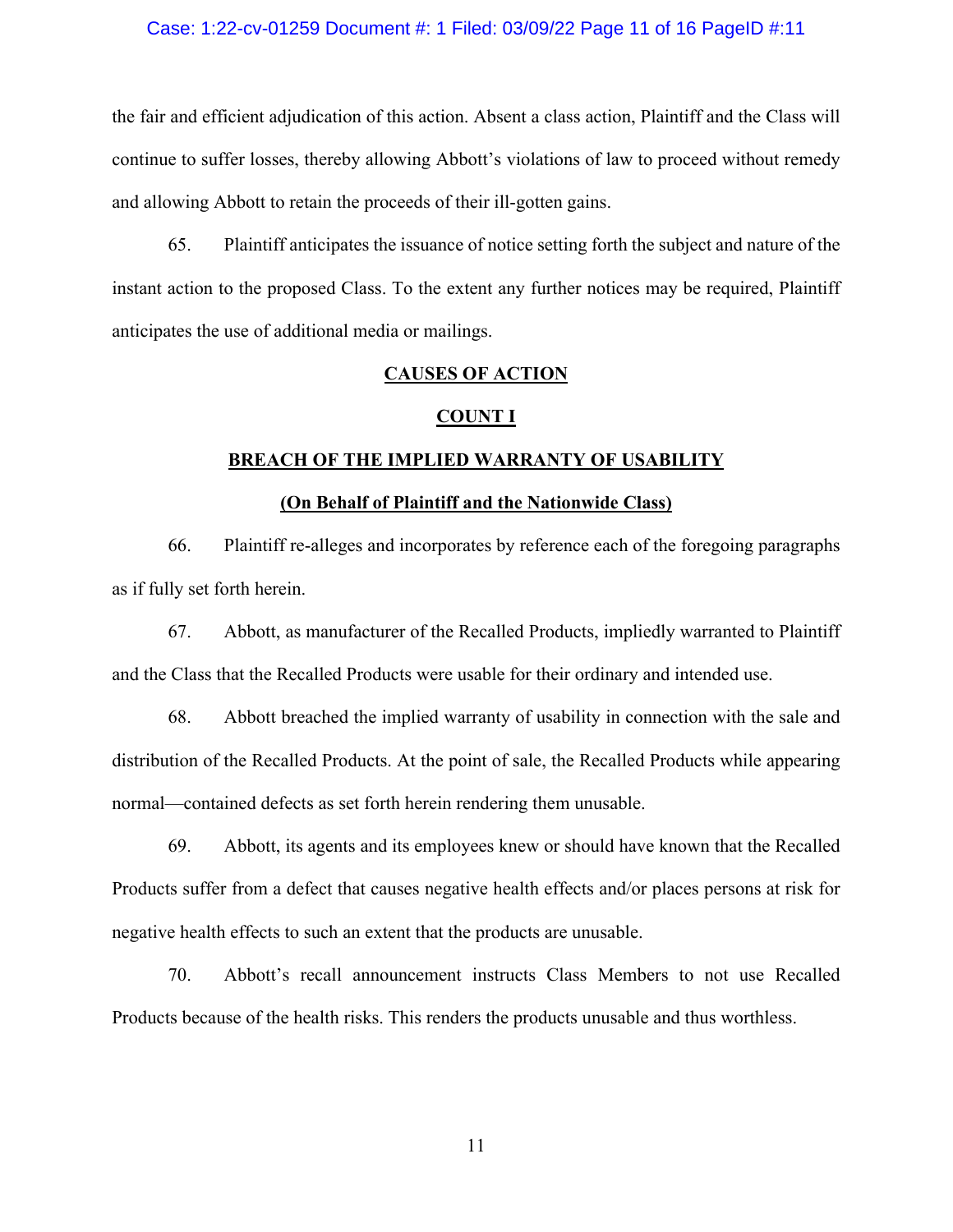## Case: 1:22-cv-01259 Document #: 1 Filed: 03/09/22 Page 12 of 16 PageID #:12

71. Abbott did not provide appropriate warranty relief notwithstanding the risks of using the Recalled Products. Plaintiff and the Class reasonably expected, at the time of purchase, that the Recalled Products were usable for their ordinary and intended use.

72. Had Plaintiff and Class Members known they would not be able to use their Recalled Products, they would not have purchased them or would have paid significantly less for them.

73. As a direct and proximate result of Abbott's breach of the implied warranty of usability, Plaintiff and the Class have sustained damages in an amount to be determined at trial.

### **COUNT II**

#### **BREACH OF THE IMPLIED WARRANTY OF MERCHANTABILITY**

## **(On Behalf of Plaintiff and the Nationwide Class)**

74. Plaintiff re-alleges and incorporates by reference each of the foregoing paragraphs as if fully set forth herein.

75. Abbott, as manufacturers of the Recalled Products, impliedly warranted to Plaintiff and the Class that the Recalled Products were of merchantable quality and safe for their ordinary and intended use.

76. Abbott breached the implied warranty of merchantability in connection with the sale and distribution of the Recalled Products. At the point of sale, the Recalled Products while appearing normal—contained defects as set forth herein rendering them unsuitable and unsafe for personal use.

77. Had Plaintiff and the Class known the Recalled Products were unsafe for use, they would not have purchased them.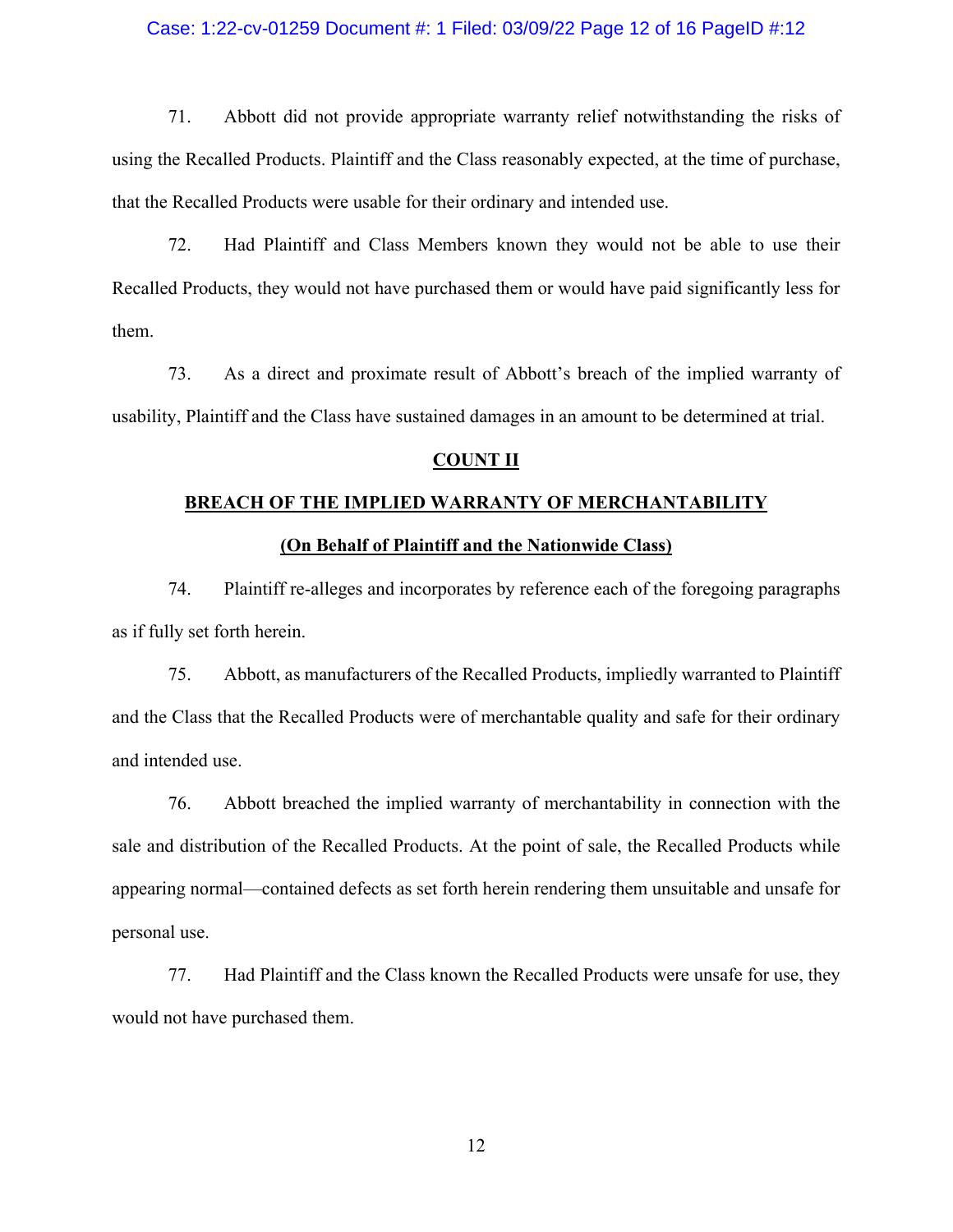## Case: 1:22-cv-01259 Document #: 1 Filed: 03/09/22 Page 13 of 16 PageID #:13

78. Abbott did not provide appropriate warranty relief notwithstanding the risks of using the Recalled Products. Plaintiff and the Class reasonably expected, at the time of purchase, that the Recalled Products were safe for their ordinary and intended use.

79. As a direct and proximate result of Abbott's breach of the implied warranty of merchantability, Plaintiff and the Class have sustained damages in an amount to be determined at trial.

#### **COUNT III**

#### **NEGLIGENT FAILURE TO WARN**

#### **(On Behalf of Plaintiff and the Nationwide Class)**

80. Plaintiff re-alleges and incorporates by reference each of the foregoing paragraphs as if fully set forth herein.

81. Abbott owed Plaintiff and Class Members a duty of care and to warn of any risks associated with the Recalled Products. Abbott knew or should have known of the true risks but failed to warn Plaintiff and Class Members.

82. Abbott's negligent breach of duty caused Plaintiff and Class Members economic damages and injuries in the form of exposure to products with *Cronobacter sakazakii* and *Salmonella* Newport.

83. Plaintiff and Class members would not have purchased, chosen, and/or paid for all or part of the Recalled Products had they known that the risks associated with purchasing the product.

84. Plaintiff and the Class suffered damages in an amount to be determined at trial.

### **COUNT IV**

## **NEGLIGENT RECALL**

#### **(On Behalf of Plaintiff and the Nationwide Class)**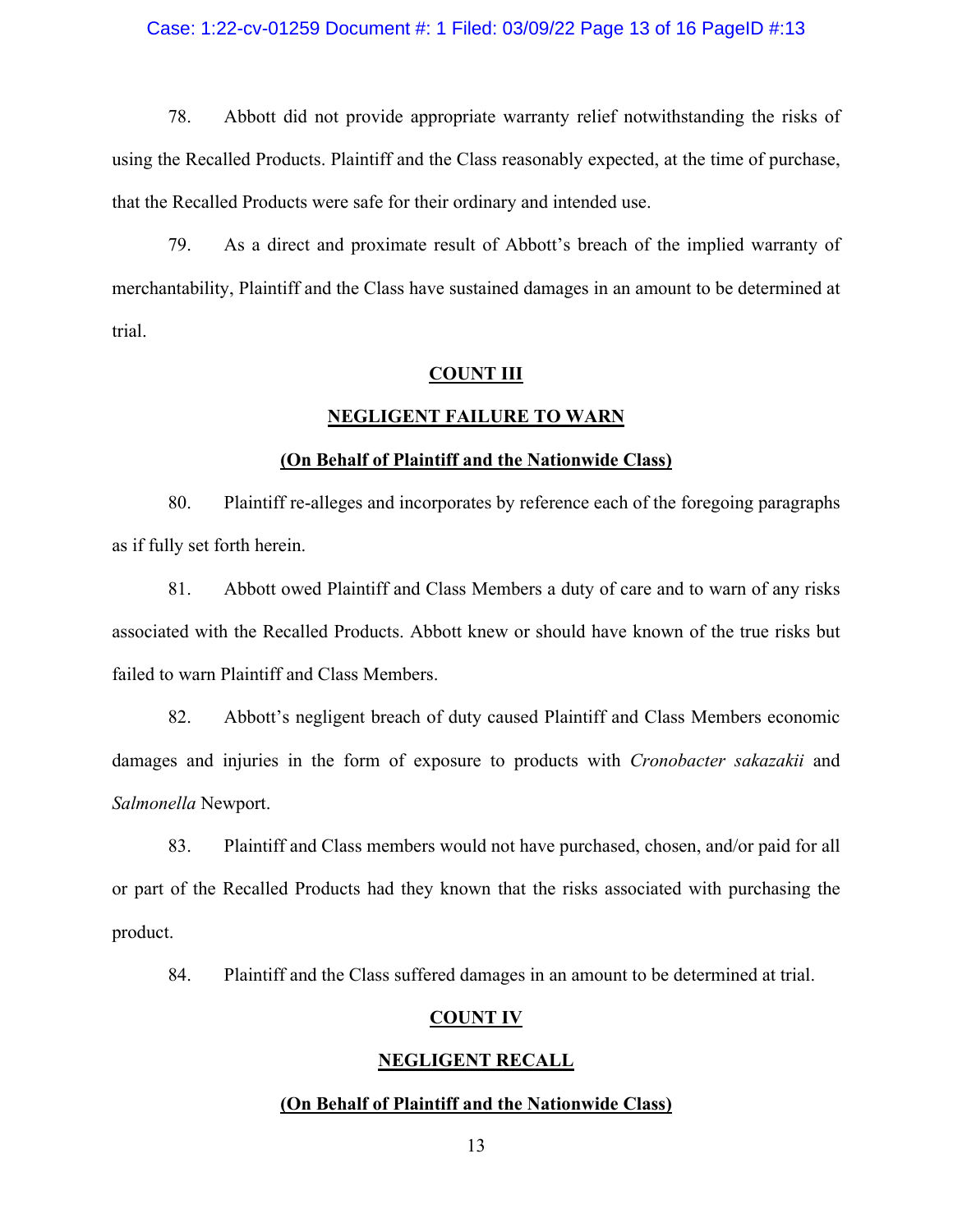## Case: 1:22-cv-01259 Document #: 1 Filed: 03/09/22 Page 14 of 16 PageID #:14

85. Plaintiff re-alleges and incorporates by reference each of the foregoing paragraphs as if fully set forth herein.

86. In issuing a voluntary recall, Abbott assumed duties to Plaintiff and the Class to exercise reasonable care in issuing and implementing the recall.

87. Abbott breached its duties by failing to adequately warn Plaintiff and the Class of the dangers associated with the use of the Recalled Products by refusing to promptly replace the Recalled Products.

88. As a direct result of Abbott's breach of duty, Plaintiff and the Class have suffered harm in an amount to be determined at trial.

#### **COUNT V**

### **UNJUST ENRICHMENT**

## **(On Behalf of Plaintiff and the Nationwide Class)**

89. Plaintiff re-alleges and incorporates by reference each of the foregoing paragraphs as if fully set forth herein.

90. Plaintiff and the Class members conferred a tangible and material economic benefit upon Abbott by purchasing the Recalled Products. Plaintiff and Class members would not have purchased, chosen and/or paid for all or part of Recalled Products had they known that they the true risks of using the Recalled Products while Abbott cannot provide a timely repair or replacement for the Recalled Products. Under these circumstances, it would be unjust and inequitable for Abbott to retain the economic benefits it received at the expense of Plaintiff and the Class.

91. Failing to require Abbott to provide remuneration under these circumstances would result in Abbott being unjustly enriched at the expense of Plaintiff and the Class members who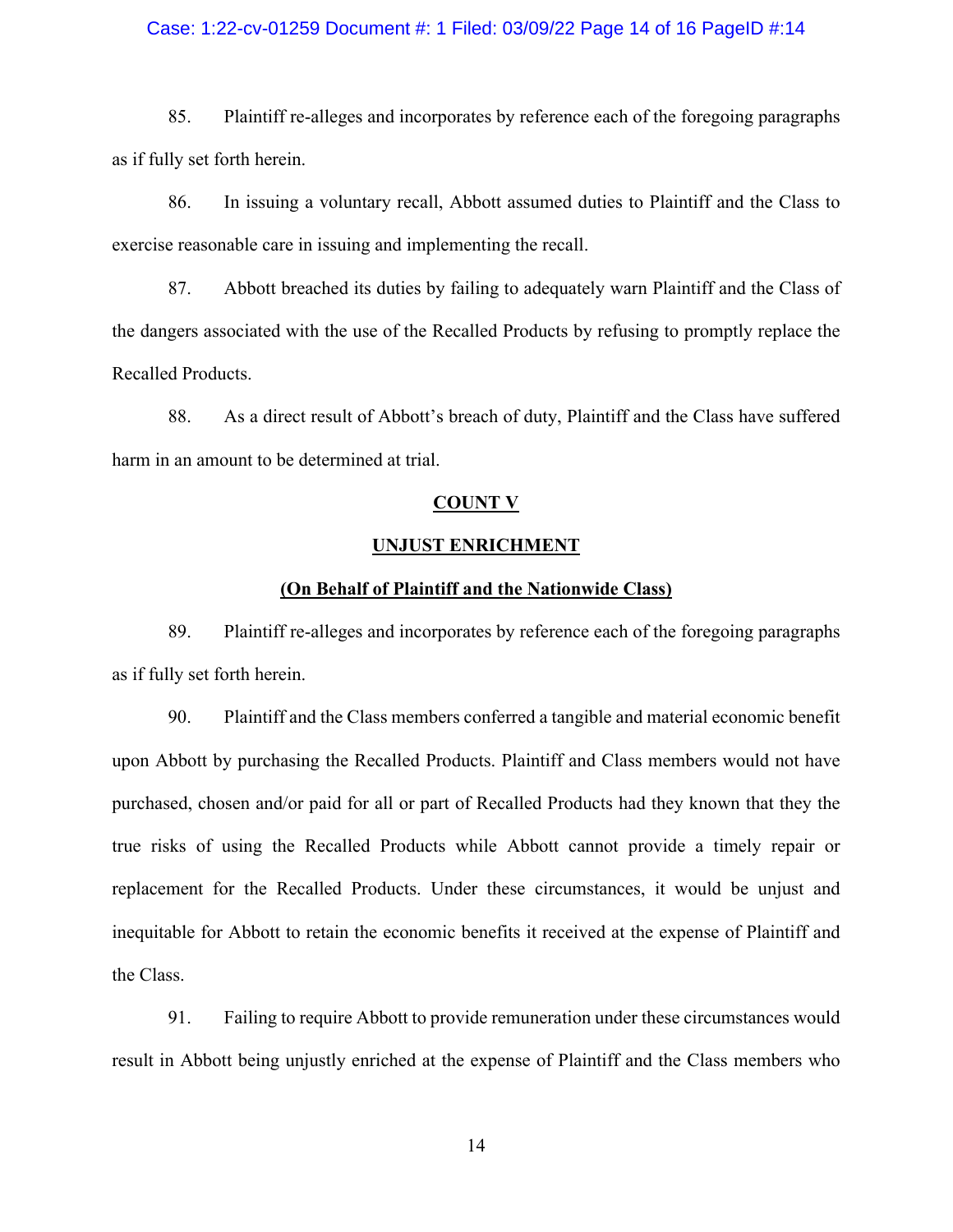# Case: 1:22-cv-01259 Document #: 1 Filed: 03/09/22 Page 15 of 16 PageID #:15

endure being exposed to the risk of developing serious medical conditions and can no longer use their products safely.

92. Abbott's retention of the benefit conferred upon it by Plaintiff and the Class would be unjust and inequitable.

93. Plaintiff and the Class suffered damages in an amount to be determined at trial.

# **PRAYER FOR RELIEF**

WHEREFORE, Plaintiff, individually and on behalf of the Class, demands a jury trial on

all claims so triable and judgment as follows:

- A. Certifying the proposed Nationwide Class, appointing Plaintiff as representative of the Nationwide Class, and appointing counsel for Plaintiff as Lead Counsel for the Nationwide Class;
- B. Certifying the proposed Iowa Class, appointing Plaintiff as representative of the Iowa Class, and appointing counsel for Plaintiff as Lead Counsel for the Iowa Class;
- C. Finding that Abbott breached the implied warranty of usability;
- D. Finding that Abbott breached the implied warranty of merchantability;
- E. Finding that Abbott negligently failed to warn Plaintiff and the Class;
- F. Finding that Abbott negligently recalled the Recalled Products;
- G. Finding that Abbott was unjustly enriched by its sale of the Recalled Products;
- H. Awarding damages in an amount according to proof;
- I. Awarding pre- and post-judgment interest at the maximum rate permitted by applicable law;
- J. Reimbursing all costs, expenses, and disbursements accrued by Plaintiff in connection with this action, including reasonable attorneys' fees, costs, and expenses pursuant to applicable law and any other basis; and
- K. Awarding such other relief as this Court deems just and proper.

# **DEMAND FOR JURY TRIAL**